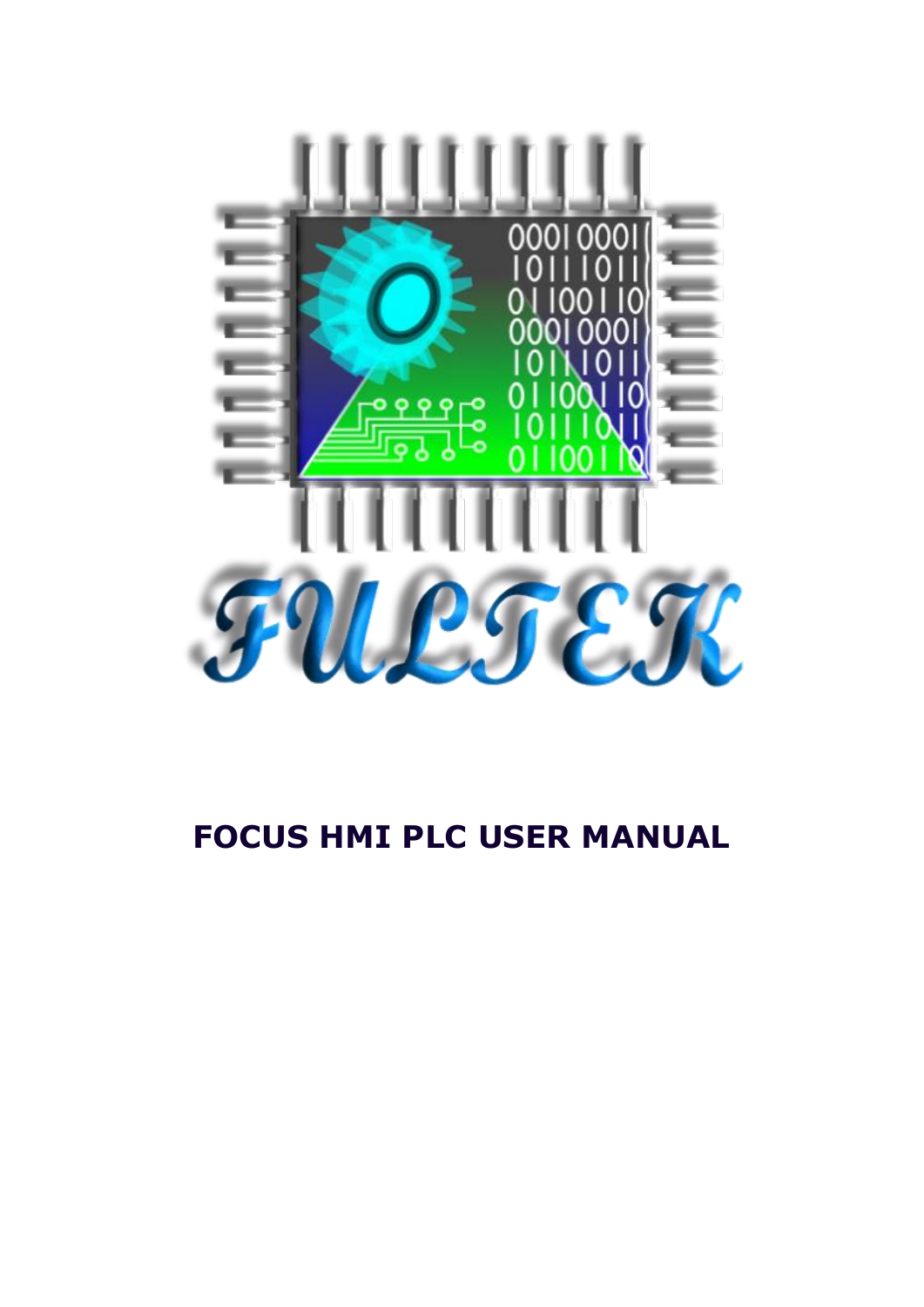#### **A. GENERAL FEATURES**

Focus HMI is a touch operator panel of domestic production. All models have Ethernet and a RS485. Some models have two RS485s. You can add multiple serial ports by USB port. In addition, You can use many devices with USB port, it will automatically recognize it. Focus [HMI](https://www.fultek.com.tr/en/hmi-software/)  [program](https://www.fultek.com.tr/en/hmi-software/) is used for programming. Focus HMI has Linux (Armbian) operating system. You can use it as a touch panel PC without the Focus HMI program.

There are three basic models of Focus HMI: Basic, Plus and Professional. All models have support for Modbus RTU, Modbus TCP/IP, Profinet(Siemens), Hostlink(Omron), Fins Ethernet(Omron) and Fulmatic 7 PLC communication. Focus HMI can share all values in the tag table with third devices with the Modbus TCP / IP Slave feature. Bidirectional read-write can be done. If the number of serial ports is not enough, you can expand it with a USB serial port. Focus HMI is one of the very few HMIs with quad-core. Page transitions and communication are extremely fast with a 1.2 GHz processor.

| <b>Specifications</b>                              | <b>Basic</b>                                                                              | <b>Plus</b>                            | <b>Professional</b>                            |
|----------------------------------------------------|-------------------------------------------------------------------------------------------|----------------------------------------|------------------------------------------------|
| <b>MCU</b>                                         | ARM Cortex A7, 4 Core 1,2 GHz ARM Cortex A7, 4 Core 1,2 GHz ARM Cortex A7, 4 Core 1,3 GHz |                                        |                                                |
| Ram 7"<br>10.1"                                    | 512 MB DDR3<br>1 GB DDR3                                                                  | 512 MB DDR3<br>1 GB DDR3               | 1 GB DDR3                                      |
| <b>Graphics Processor</b><br>(GPU)                 | Mali400MP2 @600 MHz                                                                       | Mali400MP2 @600 MHz                    | Mali400MP2 @600 MHz                            |
| Storage Capacity 7" 8 GB SD<br>10.1"               | 16 GB SD                                                                                  | 16 GB SD                               | 16 GB SD                                       |
| Screen type                                        | TFT                                                                                       | <b>TFT</b>                             | <b>TFT</b>                                     |
| Resolution 7"<br>10.1"                             | 800 x 480<br>1024 x 600                                                                   | 800 x 480<br>1024 x 600                | 800 x 480<br>1024 x 600                        |
| Color                                              | 16.7 Million                                                                              | 16.7 Million                           | 16.7 Million                                   |
| Brightness 7"<br>10.1"                             | $350 \text{ cd/m}^2$<br>450 cd/m <sup>2</sup>                                             | $600 \text{ cd/m}^2$<br>1000 $cd/m2$   | $600 \text{ cd/m}^2$<br>1000 cd/m <sup>2</sup> |
| <b>Back Light</b>                                  | Led / 30000 h>                                                                            | Led / 30000 h>                         | Led / 30000 h>                                 |
| Touch 7"<br>10.1"                                  | Resistive                                                                                 | Resistive or Capacitive                | Resistive or Capacitive                        |
| Ethernet                                           | 10/100 Full                                                                               | 10/100 Full                            | 10/100 Full                                    |
| Wifi                                               | No, with the USB dongle.                                                                  | No, with the USB dongle.               | Realtek RTL8189ETV, 802.11 b/g/n               |
| RS4857"<br>10.1"                                   | 1<br>$\overline{2}$                                                                       | $\overline{2}$                         | $\overline{2}$                                 |
| <b>USB 2.0</b>                                     | $\mathbf{1}$                                                                              | $\mathbf{1}$                           | 3                                              |
| RTC 7"<br>10.1"                                    | No.<br>Yes                                                                                | Yes                                    | Yes                                            |
| RTC Backup Super<br>Capacitor                      | 30 Days                                                                                   | 30 Days                                | 30 Days                                        |
| Buzzer 7"<br>10.1"                                 | No<br>80 dB                                                                               | 80 dB                                  | 80 dB                                          |
| <b>VNC Server</b>                                  | Yes                                                                                       | Yes                                    | Yes                                            |
| <b>FTP</b>                                         | Yes                                                                                       | Yes                                    | Yes                                            |
| <b>Web Server</b>                                  | Yes                                                                                       | Yes                                    | Yes                                            |
| Power                                              | 20-28 VDC                                                                                 | 20-28 VDC                              | 20-28 VDC                                      |
| Current 7"<br>10.1"                                | 0,25A<br>0,40A                                                                            | 0,30A<br>0,50A                         | 0,30A<br>0,50A                                 |
| Storage<br>Temperature<br>Operating<br>Temperature | $-20$ °C to $+60$ °C<br>0 °C to +50 °C                                                    | $-20$ °C to $+60$ °C<br>0 °C to +50 °C | -20 °C to +60 °C<br>0 °C to +50 °C             |
| <b>Humidity</b>                                    | 090 %RH                                                                                   | 090 %RH                                | 090 %RH                                        |
| Size 7"<br>10.1"                                   | 209 x 159 x 40 mm<br>295 x 208 x 43 mm                                                    | 209 x 159 x 40 mm<br>295 x 208 x 43 mm | 209 x 159 x 40 mm<br>295 x 208 x 43 mm         |
| Cut Size 7"<br>10.1"                               | 192 x 142 mm<br>279 x 191 mm                                                              | 192 x 142 mm<br>279 x 191 mm           | 192 x 142 mm<br>279 x 191 mm                   |
| Weight 7"<br>10.1"                                 | 550 gr<br>1130 gr                                                                         | 560 gr<br>1130 gr                      | 610 gr<br>1130 gr                              |

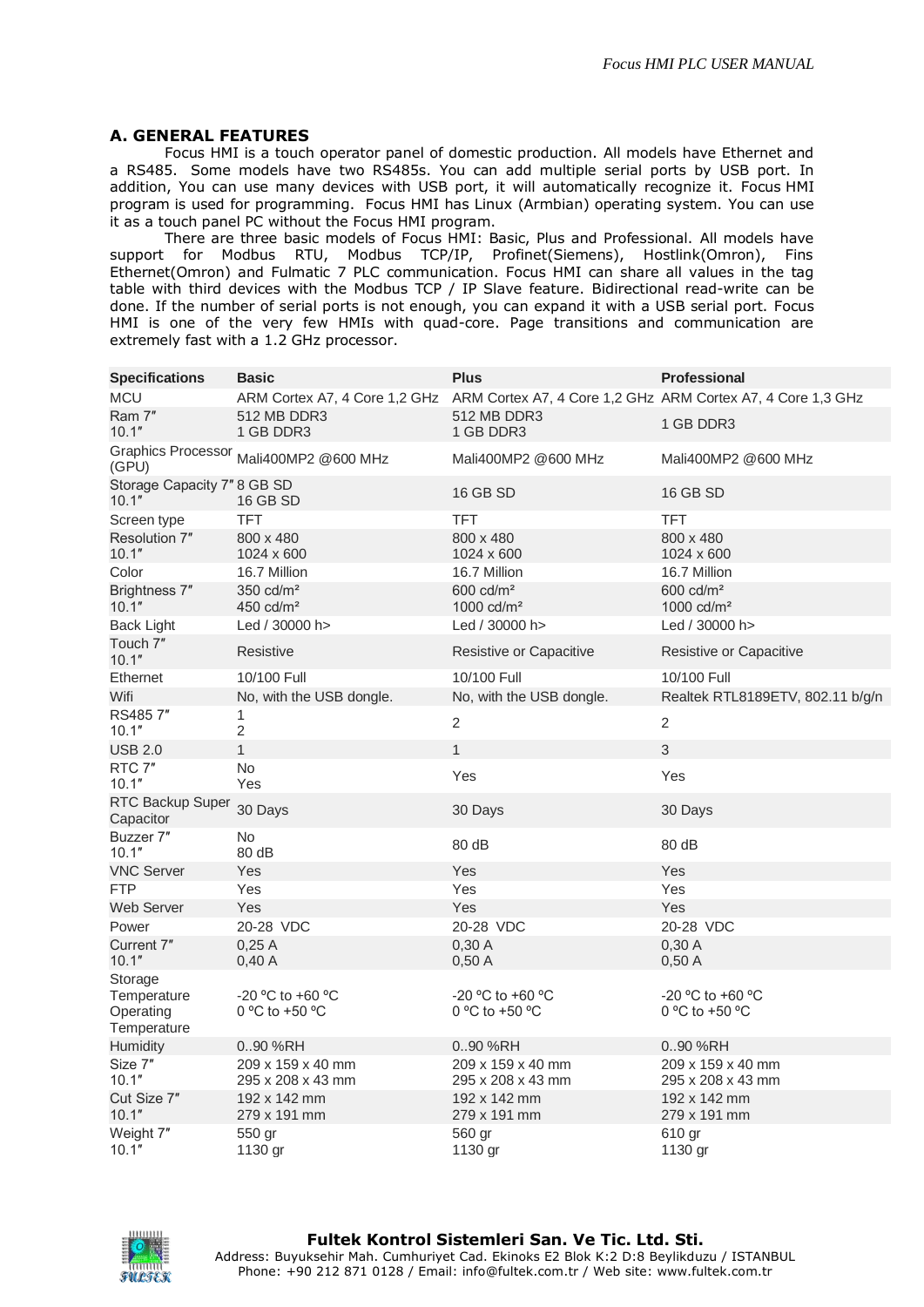

There are also models of the Focus HMI with integrated Fulmatic 7 PLC. The integrated PLC has a maximum of 40 IO. It can be expanded up to 16384 IO capacity with Fulmatic 7 Remote IO modules. The integrated PLC is programmed with the Speed PLC program. PLC and HMI are completely electrically independent.





# **PN-XXXXXX-XX**

It is the model without integrated PLC.

# **PB-XXXXXX-XX**

It is the model including the Integrated Basic PLC.



## **PP-XXXXXX-XX**

It is the model including the Integrated Plus PLC.

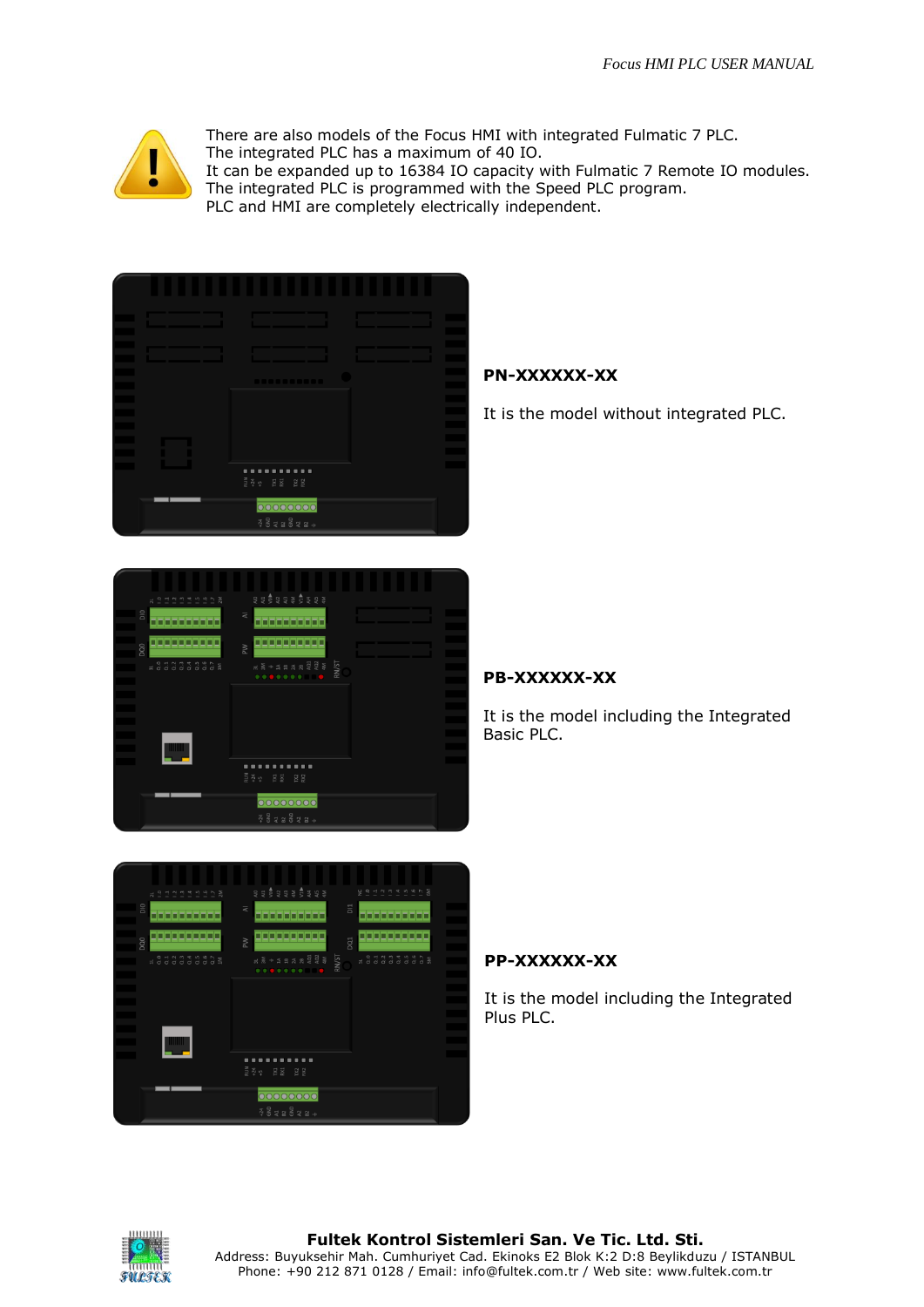$\overline{\phantom{a}}$ 

## **B. USAGE AND SAFETY**

 $\mathsf{r}$ 

| STANDARD FEATURES FOR ALL MODELS WITH PLC |                                                                                                                                                            |  |  |
|-------------------------------------------|------------------------------------------------------------------------------------------------------------------------------------------------------------|--|--|
| Power                                     | 24 V DC %15 tolerance band<br>2,4 W Power Consumption (standby)                                                                                            |  |  |
| Digital Input / Output                    | 8 x 200 kHz Digital Input<br>8 x 655 kHz 0,1 A Digital Input                                                                                               |  |  |
| Analog Input / Output                     | 2 x 0-10 V / 0-20 mA selectable 12 bit Analog Input and<br>4 x 16 bit selectable Analog Input,<br>$1 \times 0$ -10 V and $1 \times 0$ -20 mA Analog Output |  |  |
| 2x Serial Port                            | It is selected according to the model.<br>RS485 / RS232                                                                                                    |  |  |
| Ethernet                                  | 10/100 MBit Full duplex,<br>DHCP support,<br>Web Server support (10 socket),<br>TCP Modbus support (5 socket)                                              |  |  |
| Web Server                                | 512 KB File space for Web Server                                                                                                                           |  |  |
| Program Cycle Time                        | Max loop speed 65 kHz                                                                                                                                      |  |  |
| I/O Capacity                              | 512 Analog Input and 512 Analog Output or,<br>8192 Digital Input ve 8192 Digital Output                                                                    |  |  |
| <b>RTC</b>                                | Real Time Clock (It works 30 days without electricity.)<br>Accuracy temperature 25 °C ±100 Ms./Day                                                         |  |  |
| <b>Working Conditions</b>                 | -20 +60 °C / 5-95% Humidity                                                                                                                                |  |  |

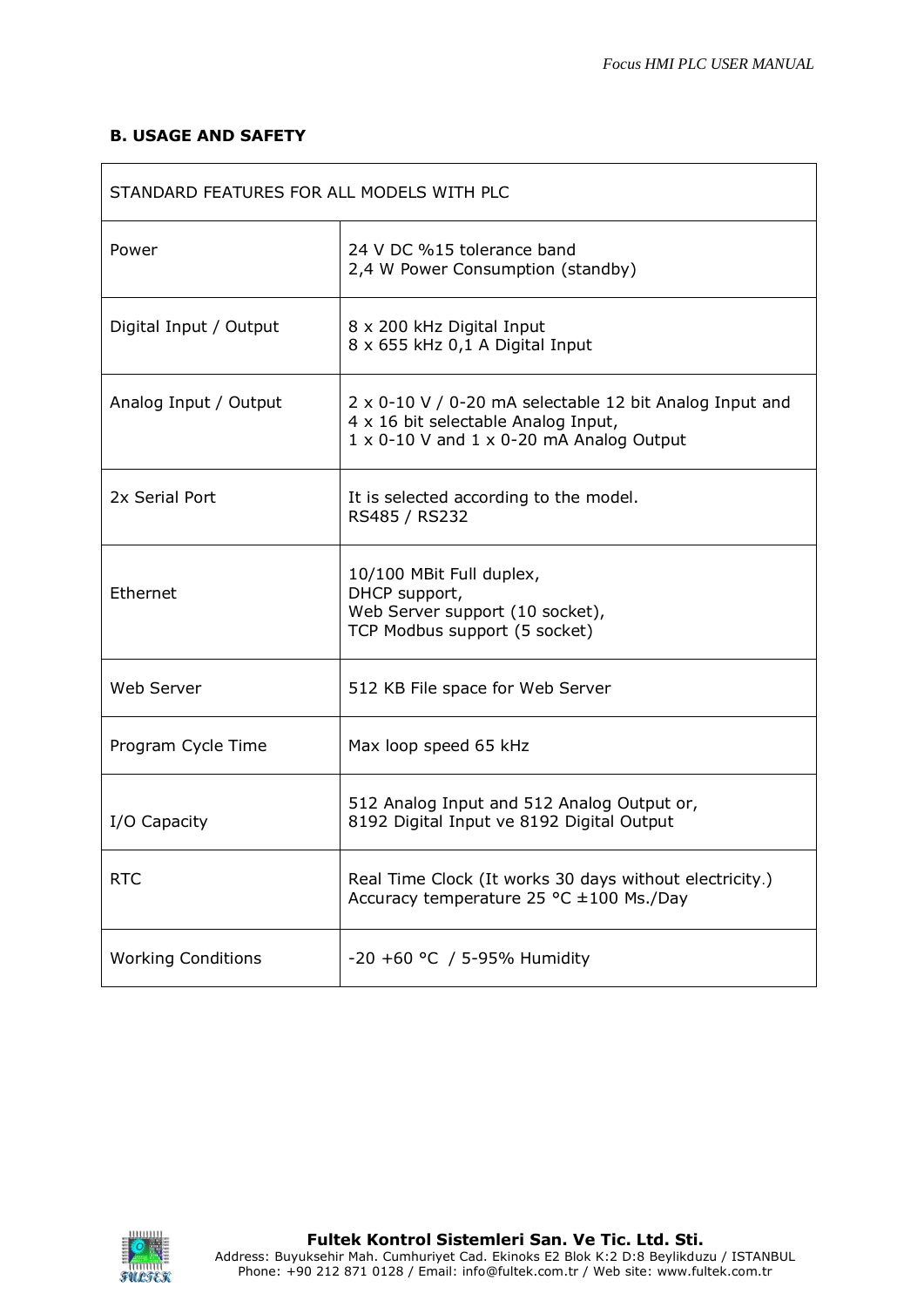

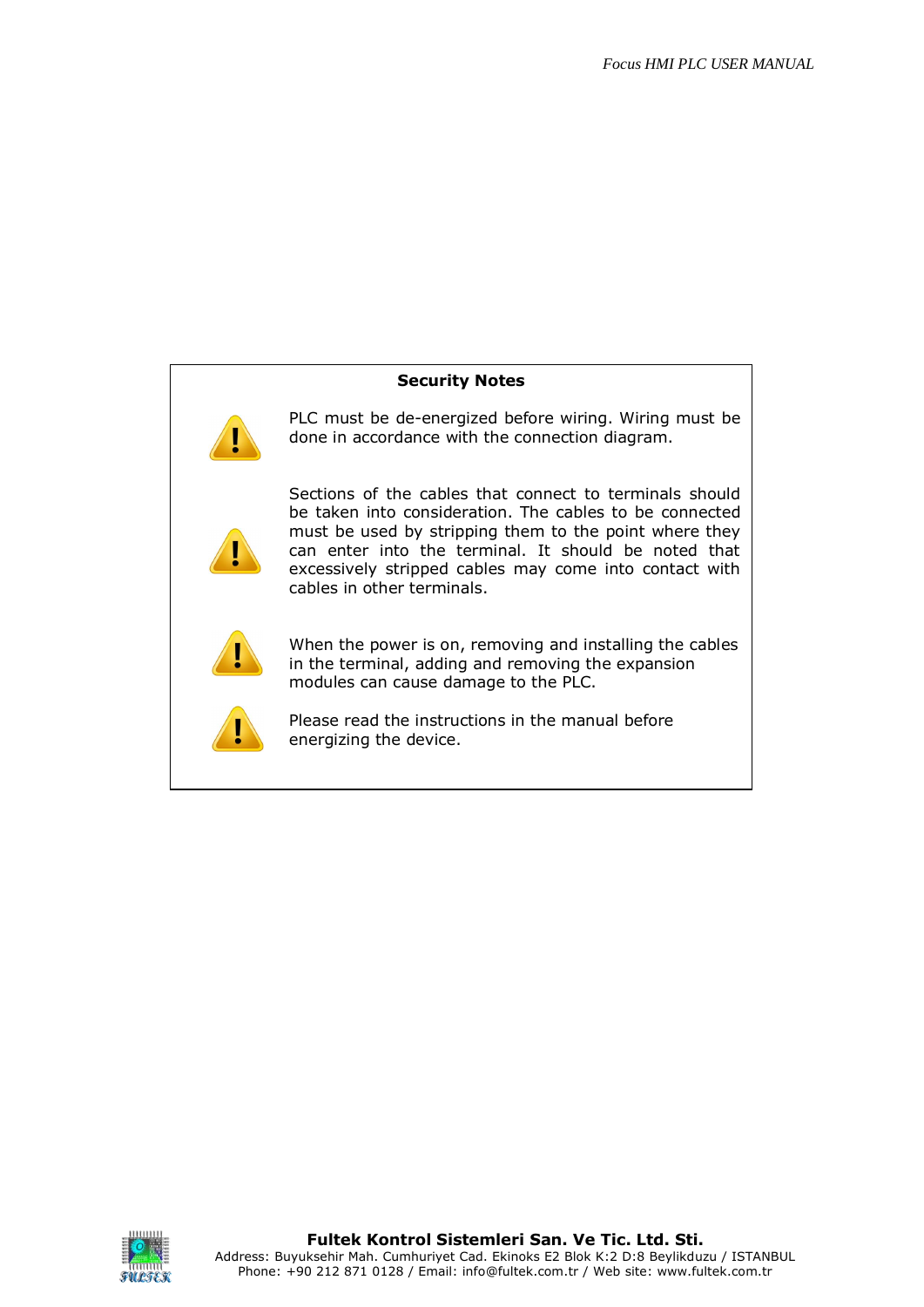

## **C. BACK VIEW AND TERMINAL DESCRIPTIONS**

| No             | Connection<br>Point |                            | PX-XXXX01-XX<br>Description                                 | PX-XXXX02-XX<br>Description                                 |
|----------------|---------------------|----------------------------|-------------------------------------------------------------|-------------------------------------------------------------|
|                |                     | 1                          | +24 V Terminal Supply                                       | +24 V Terminal Supply                                       |
|                | Connection          | $\overline{2}$             | 0 V Terminal Supply                                         | 0 V Terminal Supply                                         |
|                |                     | 3                          | COMO A Endpoint                                             | COMO A Endpoint                                             |
|                | Terminal            | $\overline{4}$             | <b>COMO B Endpoint</b>                                      | COMO B Endpoint                                             |
| 1              |                     | 5                          | 0 V Terminal Supply                                         | 0 V Terminal Supply                                         |
|                |                     | 6                          |                                                             | COM1 A Endpoint                                             |
|                | <b>INH</b>          | 7                          |                                                             | COM1 B Endpoint                                             |
|                |                     | 8                          | <b>Ground Endpoint</b>                                      | <b>Ground Endpoint</b>                                      |
|                |                     | Socket                     | PLC 10/100M Full Duplex<br><b>Ethernet Connection Point</b> | PLC 10/100M Full Duplex Ethernet<br><b>Connection Point</b> |
| $\overline{2}$ | HMI<br>Ethernet     | Green<br>LED               | Ethernet Link LED                                           | Ethernet Link LED                                           |
|                | Yellow<br>LED       | Ethernet Communication LED | <b>Ethernet Communication LED</b>                           |                                                             |
| 3              | <b>ANI</b><br>USD   | Socket                     | <b>USB 2.0</b>                                              | <b>USB 2.0</b>                                              |

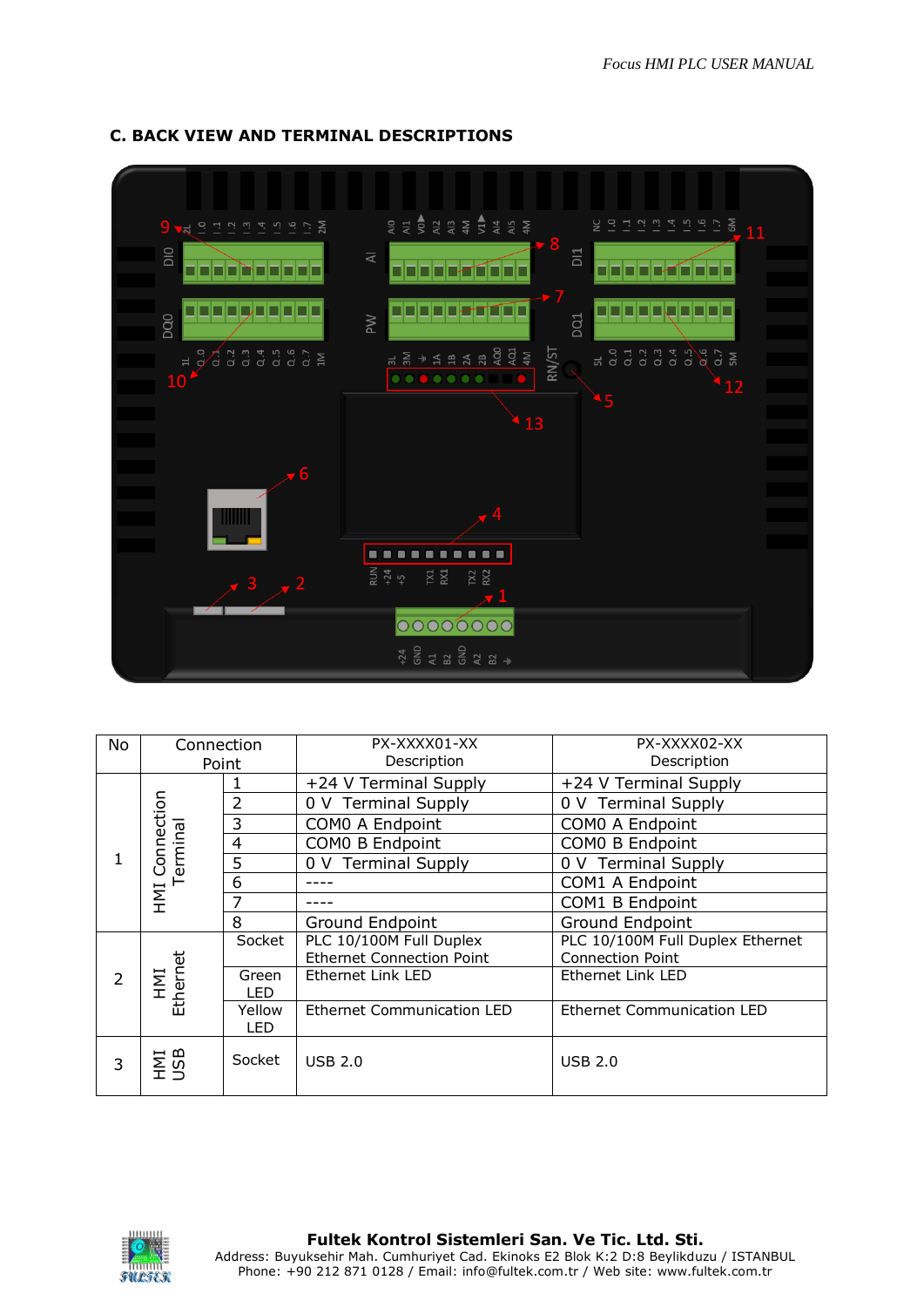| No                              |                            | <b>Connection Point</b> |                                                  |
|---------------------------------|----------------------------|-------------------------|--------------------------------------------------|
|                                 |                            |                         | Description                                      |
| $\overline{5}$                  |                            |                         | PLC Run/Stop Button                              |
|                                 |                            | Socket                  | PLC 10/100M Full Duplex Ethernet                 |
|                                 |                            |                         | <b>Connection Point</b>                          |
| 6                               | PLC<br>Ethernet            | Green LED               | <b>Ethernet Link LED</b>                         |
|                                 |                            | <b>Yellow LED</b>       | <b>Ethernet Communication LED</b>                |
|                                 |                            | $\mathbf{1}$            | +24 V Terminal Supply                            |
|                                 |                            | $\frac{2}{3}$           | 0 V Terminal Supply                              |
|                                 |                            |                         | <b>Ground Endpoint</b>                           |
|                                 |                            | $\overline{4}$          | COM0 A1 / TX1 Endpoint                           |
| $\overline{7}$                  |                            | $\overline{5}$          |                                                  |
|                                 | PW Connection<br>Terminal  | $\overline{6}$          | COMO B1 / RX1 Endpoint<br>COM1 A2 / TX2 Endpoint |
|                                 |                            | $\overline{7}$          | COM1 B2 / RX2 Endpoint                           |
|                                 |                            | $\overline{8}$          | 0-10 V Analog Output                             |
|                                 |                            | $\overline{9}$          | 0-20 mA Analog Output                            |
|                                 |                            | 10                      | 0 V Terminal Supply                              |
|                                 |                            | $\mathbf{1}$            | +24 V Terminal Supply                            |
| 9<br>DIO Connection<br>Terminal |                            | $\overline{2}$          | I 0.0 Input                                      |
|                                 |                            | $\overline{3}$          | I 0.1 Input                                      |
|                                 |                            | $\overline{4}$          | I 0.2 Input                                      |
|                                 |                            | $\frac{5}{6}$           | I 0.3 Input                                      |
|                                 |                            |                         | I 0.4 Input                                      |
|                                 |                            | 7                       | I 0.5 Input                                      |
|                                 |                            | 8                       | $\overline{I}$ 0.6 Input                         |
|                                 |                            | $\overline{9}$          | I 0.7 Input                                      |
|                                 |                            | $\overline{10}$         | 0 V Terminal Supply                              |
|                                 |                            | $\mathbf{1}$            | +24 V Terminal Supply                            |
|                                 |                            | $\frac{2}{3}$           | Q 0.0 Output                                     |
|                                 | DQ0 Connection<br>Terminal |                         | Q 0.1 Output                                     |
| 10                              |                            | $\overline{4}$          | Q 0.2 Output                                     |
|                                 |                            | $\overline{5}$          | $\overline{Q}$ 0.3 Output                        |
|                                 |                            | $\overline{6}$          | Q 0.4 Output                                     |
|                                 |                            | $\overline{7}$          | Q 0.5 Output                                     |
|                                 |                            | $\overline{8}$          | Q 0.6 Output                                     |
|                                 |                            | $\overline{9}$          | Q 0.7 Output                                     |
|                                 |                            | $\overline{10}$         | 0 V Terminal Supply                              |

| No                   | Connection<br>Point |                | Description for Model<br>PX-XXXXXX-0X | Description for Model<br>PX-XXXXXX-1X | Description for Model<br>PX-XXXXXX-2X |
|----------------------|---------------------|----------------|---------------------------------------|---------------------------------------|---------------------------------------|
|                      |                     |                | Analog Input 0                        | Analog Input 0                        | Analog Input 0                        |
|                      | erminal             |                | Analog Input 1                        | Analog Input 1                        | Analog Input 1                        |
|                      |                     |                |                                       |                                       | V0 Endpoint                           |
| 8<br>Ľ<br>Connection | 4                   | Analog Input 2 | Analog Input 2                        | Loadcell 0                            |                                       |
|                      | 5                   | Analog Input 3 | Analog Input 3                        | Loadcell 0                            |                                       |
|                      | 6                   |                | V1 Endpoint                           | V1 Endpoint                           |                                       |
|                      |                     | 0 V Supply     | 0 V Supply                            | 0 V Supply                            |                                       |
|                      | 8                   | Analog Input 4 | Loadcell 0                            | Loadcell 1                            |                                       |
|                      |                     | 9              | Analog Input 5                        | Loadcell 0                            | Loadcell 1                            |
|                      |                     | 10             | 0 V Supply                            | 0 V Supply                            | 0 V Supply                            |

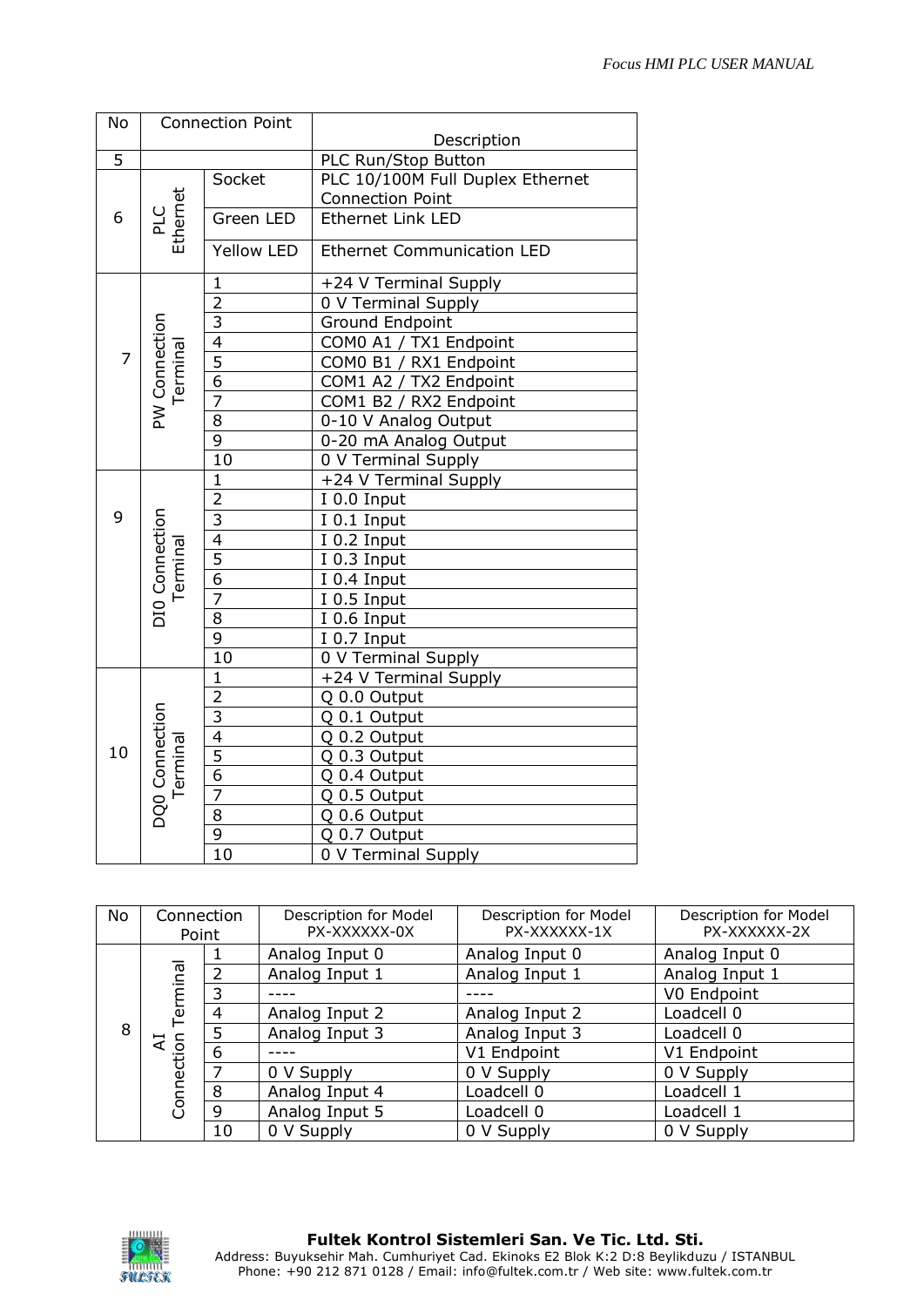| No | Connection    |                         | Description                        |
|----|---------------|-------------------------|------------------------------------|
|    | Point         |                         |                                    |
|    |               | 1                       | Run LED                            |
|    |               | $\overline{2}$          | +24V LED                           |
|    |               | 3                       | +5V LED                            |
|    | HMI LED Block | $\overline{\mathbf{4}}$ |                                    |
| 4  |               | 5                       | COMO A LED                         |
|    |               | 6                       | COMO B LED                         |
|    |               | $\overline{7}$          |                                    |
|    |               | 8                       | COM1 A LED                         |
|    |               | 9                       | COM1 B LED                         |
|    |               | 10                      |                                    |
|    |               | 1                       | Power on LED                       |
|    |               | $\overline{2}$          | Run LED                            |
| 13 |               | $\overline{3}$          | Fault LED                          |
|    |               | 4                       | <b>COMO A1 / TX1</b><br><b>LED</b> |
|    | PLC LED Block | 5                       | COM0 B1 / RX1 LED                  |
|    |               | 6                       | COM1 A2 / TX2<br>LED               |
|    |               | $\overline{7}$          | COM1 B2 / RX2 LED                  |
|    |               | 8                       |                                    |
|    |               | 9                       |                                    |
|    |               | 10                      | Stop<br>LED                        |

| No             | Connection<br>Point        |                           | Description for model<br>PP-XXXXXX-XX |
|----------------|----------------------------|---------------------------|---------------------------------------|
|                |                            | 1                         |                                       |
|                |                            | $\overline{2}$            | I 1.0 Input                           |
|                |                            | 3                         | I 1.1 Input                           |
|                |                            | $\overline{\mathcal{L}}$  | 1.2 Input<br>I                        |
| 1              | Terminal                   | $\overline{5}$            | I 1.3 Input                           |
|                |                            | $\overline{6}$            | 1.4 Input<br>L                        |
| DI1 Connection |                            | 7                         | 1.5 Input                             |
|                |                            | 8                         | I 1.6 Input                           |
|                |                            | 9                         | I 1.7 Input                           |
|                |                            | 10                        | 0 V Terminal Supply                   |
|                |                            | 1                         | +24 V Terminal Supply                 |
|                |                            | $\overline{c}$            | 1.0 Output<br>Ω                       |
|                |                            | $\overline{\overline{3}}$ | 1.1 Output<br>O                       |
|                |                            | $\overline{4}$            | 1.2 Output                            |
| 12             | DQ1 Connection<br>Terminal | $\frac{5}{6}$             | 1.3 Output<br>റ                       |
|                |                            |                           | 1.4 Output<br>റ                       |
|                |                            | $\overline{7}$            | 1.5 Output                            |
|                |                            | 8                         | 1.6 Output                            |
|                |                            | 9                         | 1.7 Output<br>Ω                       |
|                |                            | 10                        | 0 V Terminal Supply                   |

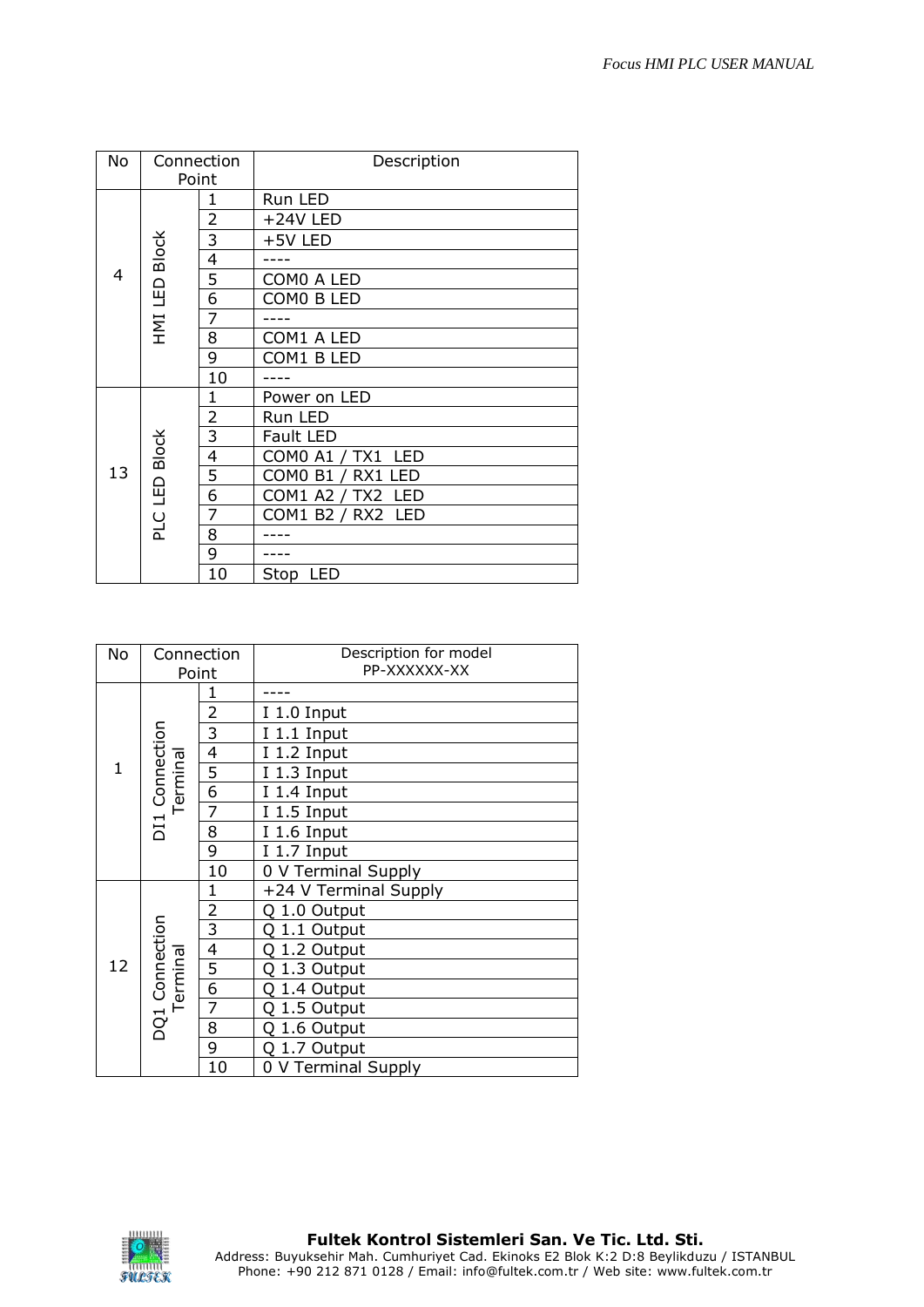#### **D. TECHNICAL SPECIFICATIONS**

**Scannig Time:** The scanning time varies according to the size of the program, the blocks and functions used in the program, the input-output types and operations used. You can see the real time and maximum scan times in the Speed PLC program's PLC Status section. The maximum scanning speed is 65 kHz.

*Digital Inputs:* There are 8 x 200 kHz and 8 x 50 kHz inputs on the module. The sampling frequency is the speed at which the signal from the input is detected by the PLC. When defined as normal digital input, it is read once in each PLC cycle.



### Use of Digital Inputs

Digital inputs may be used as digital inputs or It can also be used as Rising Edge Counter, Rising Edge Directional Counter, Falling Edge Counter, Falling Edge Directional Counter, AB Encoder 2X, ABZ Encoder 2X, AB Encoder 4X, ABZ Encoder 4X, Frequency 1000ms, Period Rising Edge, Period Falling Edge, Period Rising and Falling Edge, Interrupt Block Rising Edge, Interrupt Block Falling Edge, Interrupt Block Rising and Falling Edge.

*Rising Edge Counter:* It is a type of digital input that increments the counter specified on the rising edge of the signal applied to the input. The value in the counter is 1 when the signal applied to the input rises to the logical 1 level. The value in the counter does not change until the signal goes fall back to the logic 0 and the logic goes rises back to logic 1.

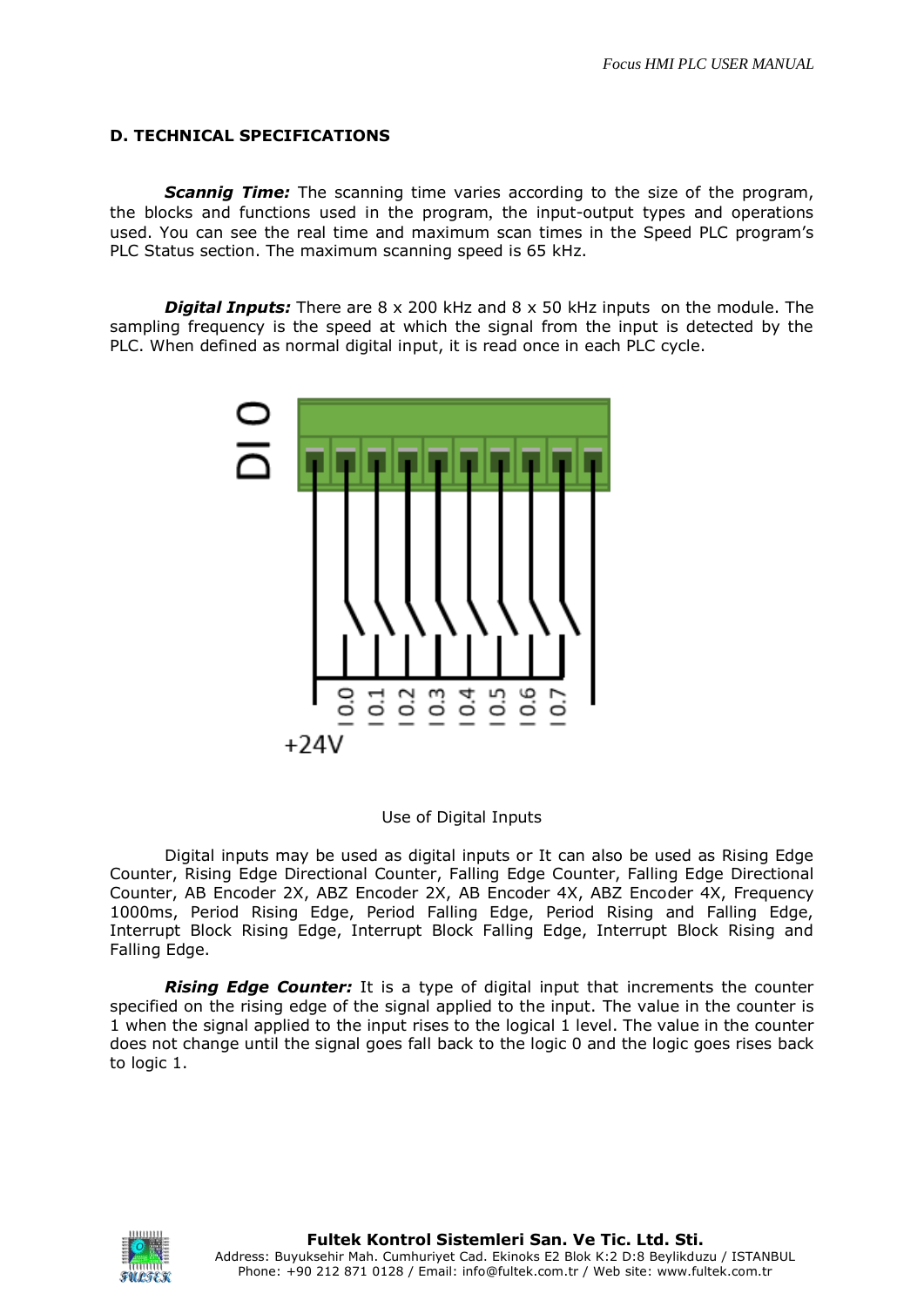

*Rising Edge Directional Counter:* When this type is selected, the next input is automatically assigned as the direction identifier. When logic 0 is applied to the direction identifier input, the counter moves in the negative direction, and when the logic 1 is applied, it moves in the positive direction. Signals are detected on the rising edge.

*Falling Edge Counter:* It is a digital input type that increases the counter specified on the falling edge of the signal applied to the input. The value in the counter becomes 1 when the signal applied to the input drops to the logic 0 level after logic 1, and the value in the counter does not change until the signal rises to logic 1 again and falls back to logic 0.

*Falling Edge Directional Counter:* When this type is selected, the next entry is automatically assigned as a direction navigator. When logic 0 is applied to the direction identifier input, the counter moves in the negative direction, and when the logic 1 is applied, it moves in the positive direction. The signals are detected on the falling edge.

*AB Encoder 2x:* When the AB type 2x Encoder is selected, the A endpoint of the Encoder should be connected into the pin where the selection was made and the B endpoint should be connected in the next input.



AB Encoder Connection

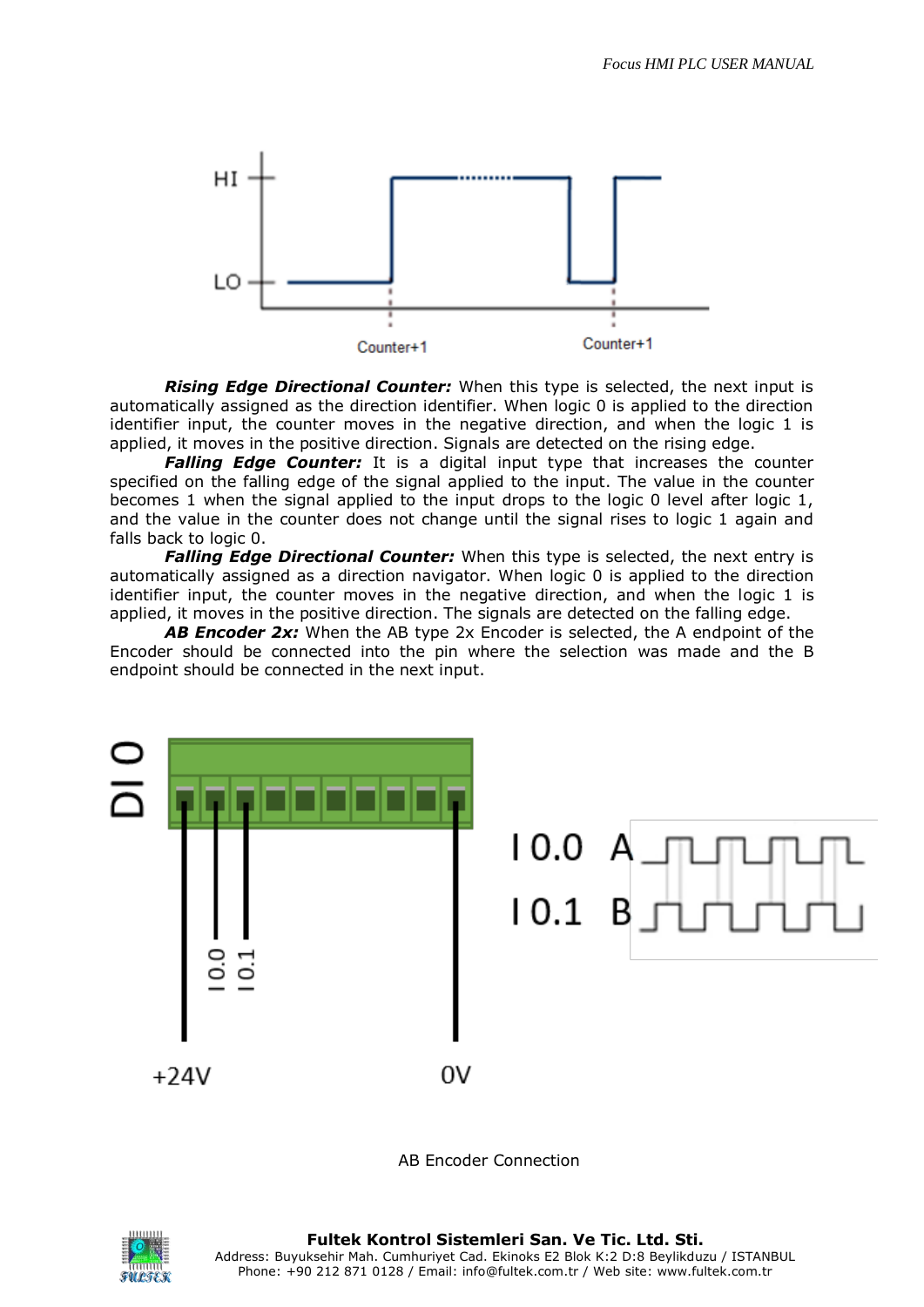*ABZ Encoder 2x:* When ABZ type 2x Encoder is selected, the A endpoint of the Encoder should be connected to the pin where the selection was made, B endpoint should be connected to the next input and Z pin should be connected to the next input.





AB **Encoder 4x:** When AB type 4x Encoder is selected, the A endpoint of the Encoder should be connected to the pin where the selection was made, and the B endpoint should be connected to the next input.

*ABZ Encoder 4x:* When ABZ type 4x Encoder is selected, A endpoint of the Encoder should be connected to the pin where the selection is made, B endpoint should be connected to the next input and Z pin should be connected to the next input.

**Frequency 1000ms:** It is the input type which counts the pulses applied to the input within 1000 ms. The count is repeated every 1000ms and the value in the counter is updated.

**Period Rising Edge:** It is an input type that is used to measure the time difference between periods. The measurement is found by calculating the time difference between the rising edge of the first signal and the rising edge of the subsequent signal. The measurement is made in microseconds. The measurement resolution is 1 microsecond. The minimum continuous measurement period is 10 microseconds.

**Period Falling Edge:** It is an input type that is used to measure the time difference between periods. The measurement is found by calculating the time difference between the falling edge of the first signal and the falling edge of the subsequent signal. The measurement is made in microseconds. The measurement resolution is 1 microsecond. The minimum continuous measurement period is 10 microseconds.

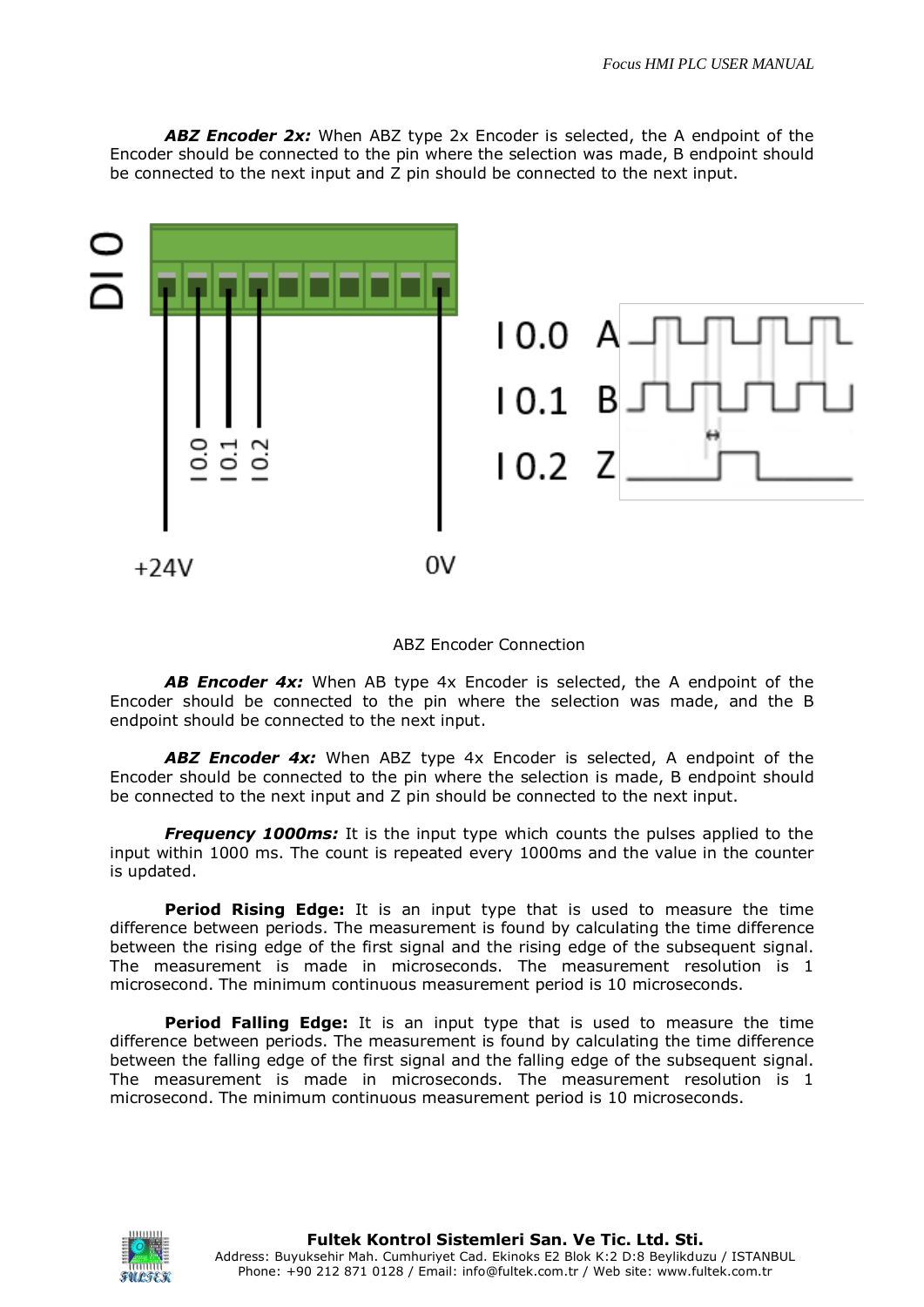**Period Rising and Falling Edge:** It is the input type for measuring the period length. The measurement is found by calculating the time difference between the rising edge or falling edge and the subsequent falling or rising edge in the signal. The measurement is made in microseconds. The measurement resolution is 1 microsecond. The minimum continuous measurement period is 10 microseconds.

**Interrupt Block Rising Edge:** The interrupt block works by detecting the rising edge of the signal applied to the input.

**Interrupt Block Falling Edge:** The interrupt block works by detecting the falling edge of the signal applied to the input.

*Interrupt Block Rising and Falling Edge:* The interrupt block works by detecting both the rising edge and the falling edge of the signal applied to the input.

*Fast Counter:* When the inputs are used as a fast counter, it reads 1 channel at 200 kHz, 3 channels at 150 kHz, or 8 channels at 100 kHz.

*Analog Inputs:* Reading the values of analog inputs; The period of writing the value to the relevant variable is called the sampling time. The total sampling frequency of the analog inputs is 66.5 kHz. The sampling frequency of the analog inputs used is the total sampling frequency divided by the number of analog inputs used.



**Total sampling frequency** Number of analog channels using

Analog inputs AI0 and AI1 are 12 bit resolution. The value that can be read is between 0-4095 values. Analog inputs can be used as 0-10 V input and/or 0-20 mA.

In voltage measurement, The internal resistance is 14.3 kΩ. The value 0 V corresponds to 0 and The value 10 V corresponds to 3925. Max readable voltage (4095 value) is 10.47 V.

In current measurement, the internal resistance is 150Ω. The value 0 mA corresponds to 0 and The value 20 mA corresponds to 3930. The maximum readable current (4095 value) is 20,8 mA.

AI2, AI3, AI4 and AI5 are 16 bit resolution. Channels can be used as 0-10 V / 0- 20 mA / PT100 / PT1000 / Resistor / Thermocouple B, E, J, K, N, R, S, T.

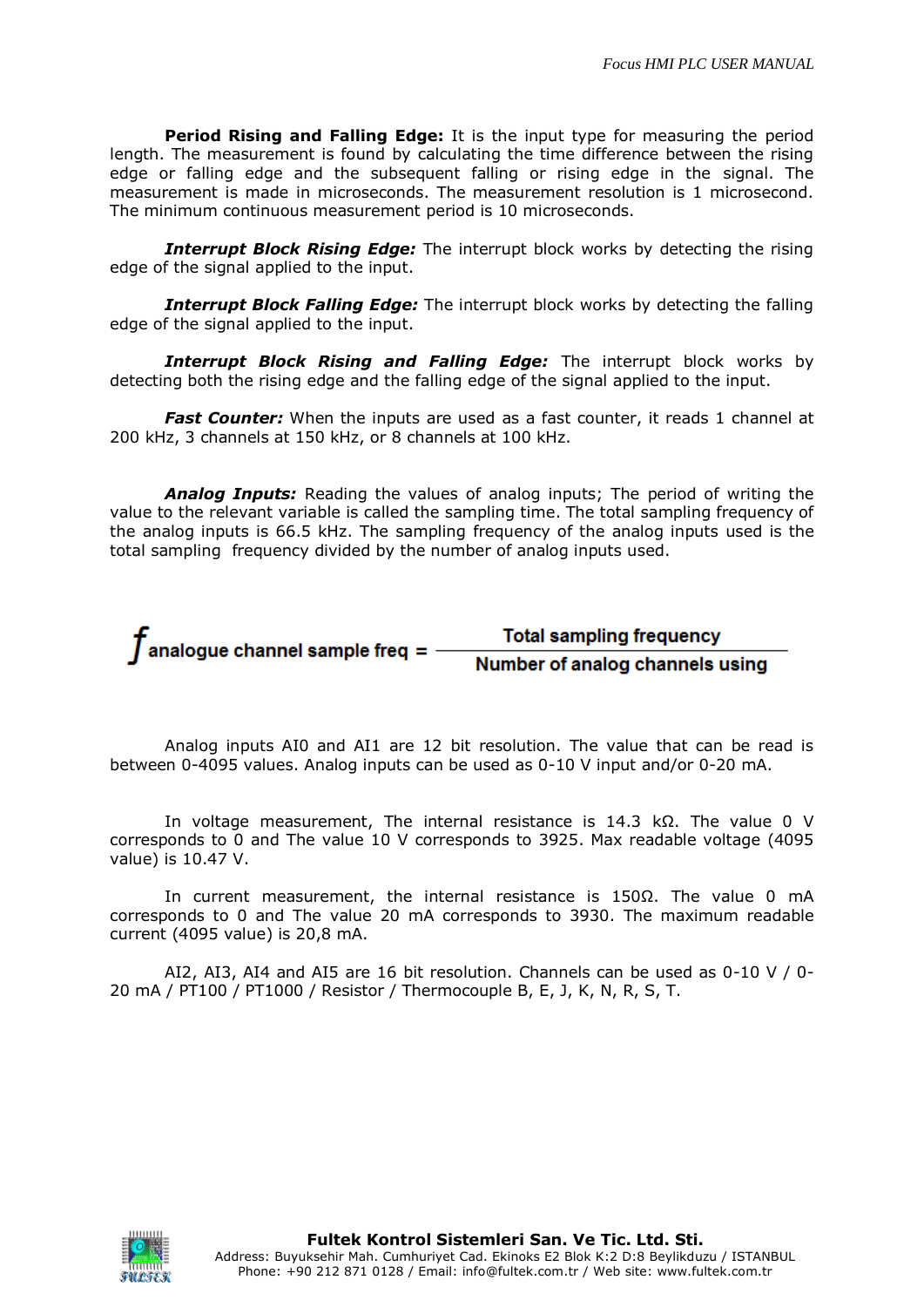

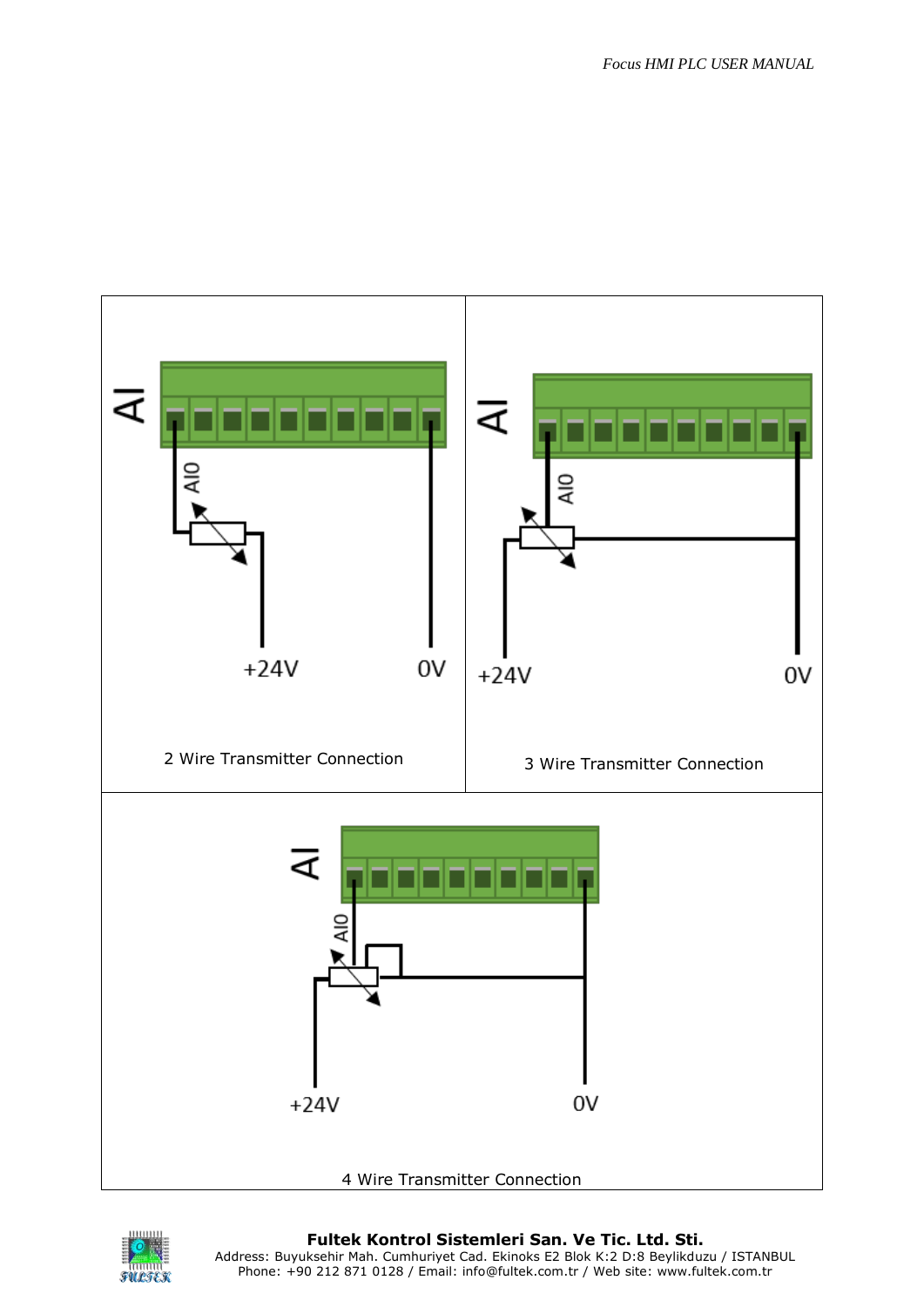## Use of Analog Inputs



Use of Analog Inputs

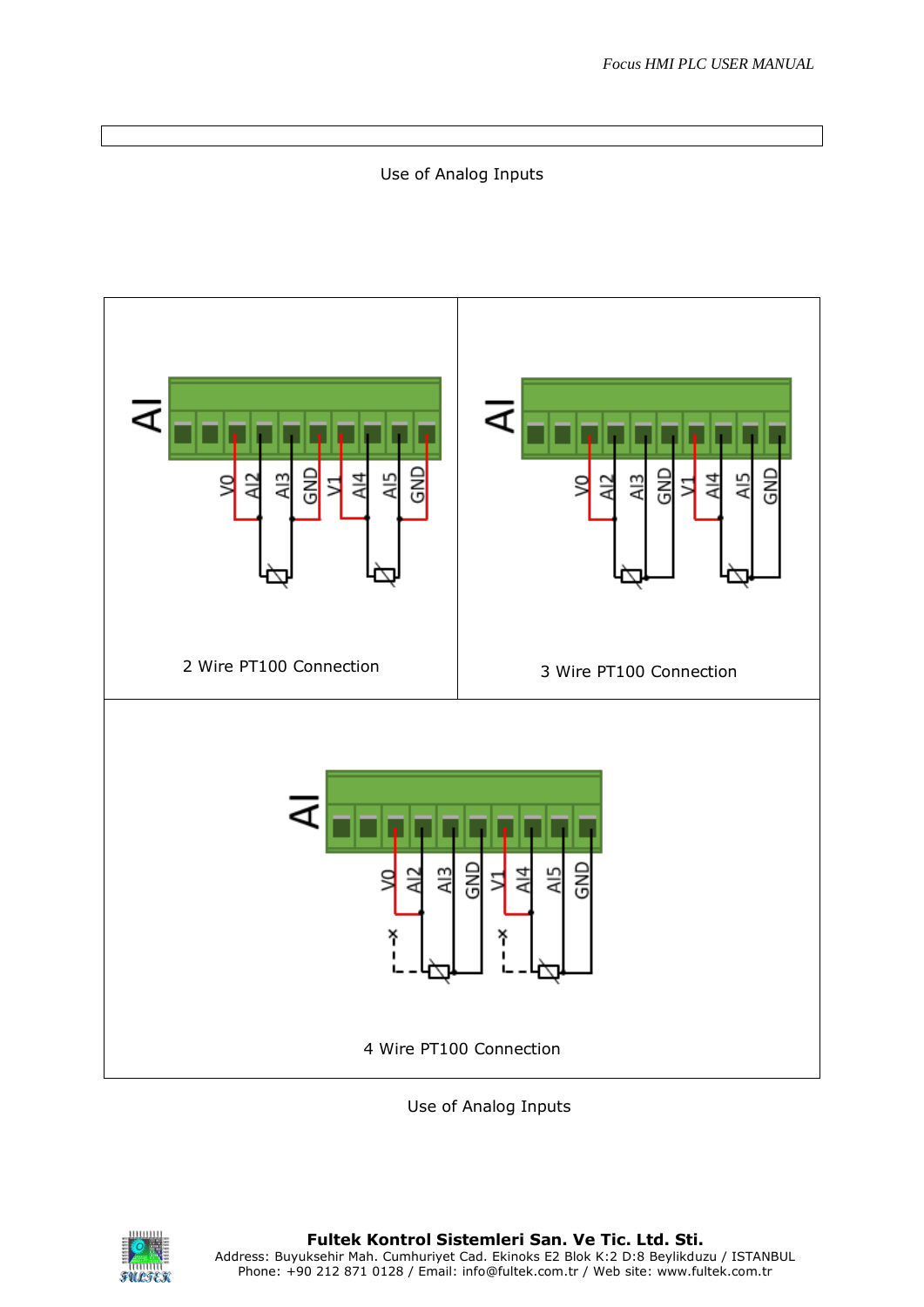

Use of Analog Inputs

Single Channel Loadcell Connection:

- + Excitation -- V1
- + Signal -- AI4<br>- Signal -- AI5
- Signal -- AI5<br>- Excitation -- GND
- Excitation

Two Channel Loadcell Connection:

#### 2.Loadcell

| + Excitation | -- VO   | + Excitation | -- V1   |
|--------------|---------|--------------|---------|
| + Signal     | -- AI2  | + Signal     | $-$ AI4 |
| - Signal     | $-$ AI3 | - Signal     | -- AI5  |
| - Excitation | -- GND  | - Excitation | -- GND  |

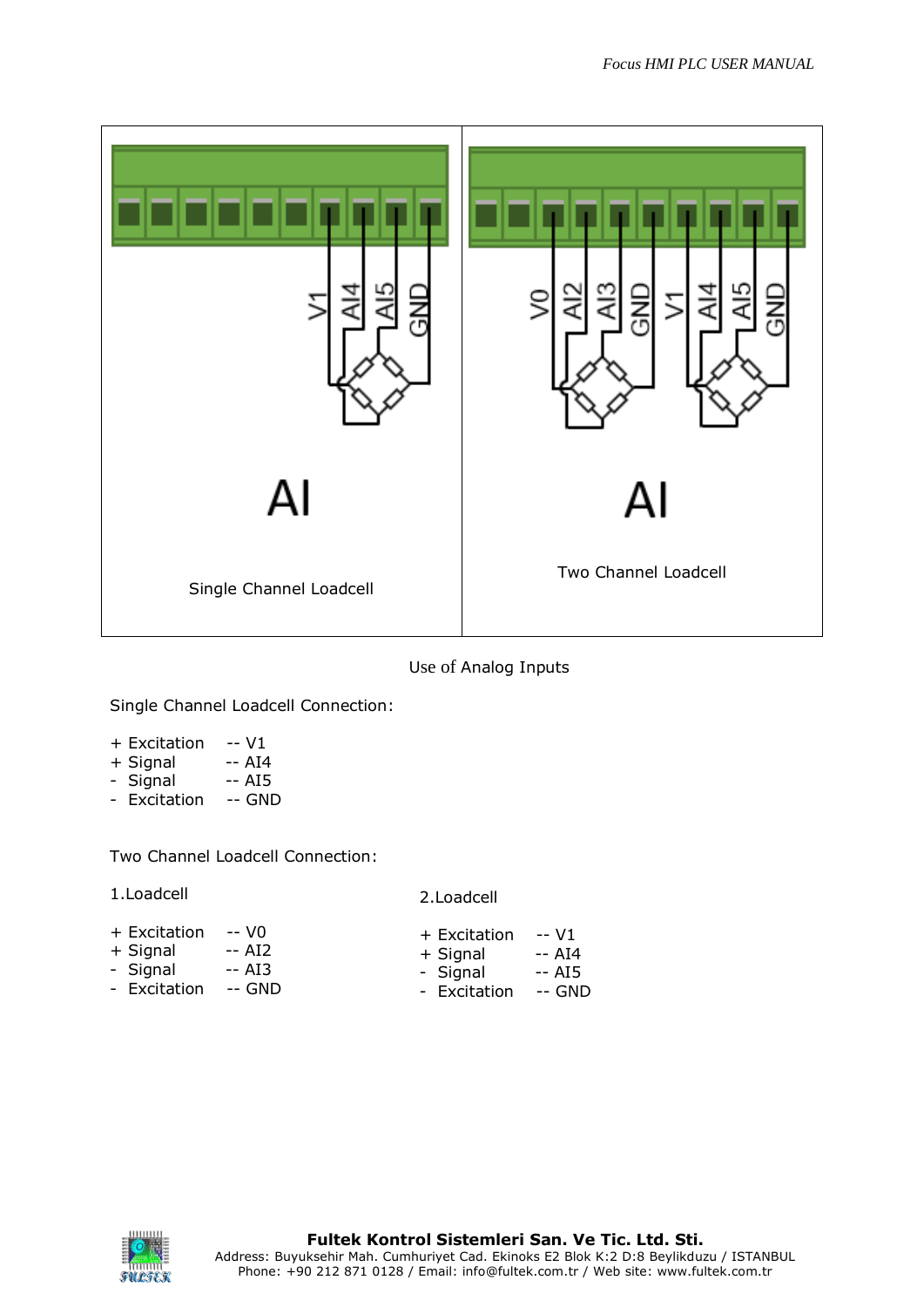### *Digital Outputs:*

There are 8 x 655 kHz 0.1 A and 8 x 20 kHz 0.5 A Digital Outputs.



Use of Digital Outputs

*PWM Output:* Hardware PWM (Pulse Width Modulation) is a function that allows to control the supplied electricity by changing the logic 1 residence times of generated square wave a certain frequency.



PWM control is done by checking period length and activity status. The period length is controlled by the PWM frequency. The maximum output frequency on the PLC is 655 kHz. PWM channels are grouped in pairs. There are different frequency variables for each group. This variable value can range from 0 to 65535.

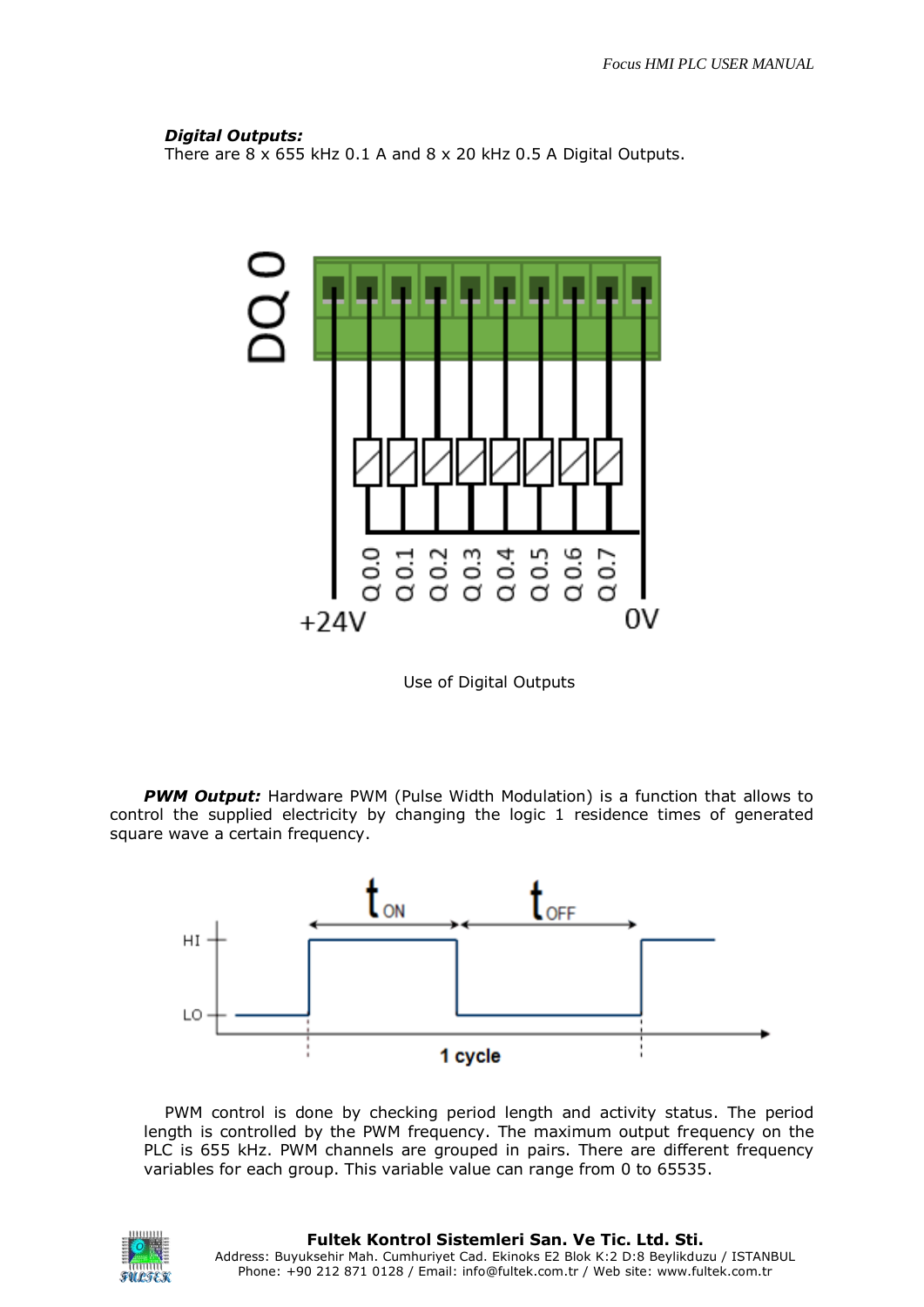The frequency is 10 times the value written to this variable.

$$
f_{\rm PWM\ output\ freq} = \text{Set.}\ value\ x10
$$

*The period is a cycle of frequency.*



The %tON setpoint that controls the PWM logic high state can be at a maximum resolution of 16 bits (between 0-65535) depending on the frequency. When the frequency increases, the resolution decreases. The set value %tON must be 65535 in order to get 100% output even if the resolution decreases.





*Note: In Speed PLC program, apart from hardware PWM, software PWM is also available. Hardware PWM described in this section. For software PWM, you can refer to the help pages of the Speed PLC program.*

**PTO Outputs:** PTO (pulse train output); It is a function that outputs a certain number of square waves. After the set number of square wave outputs is operated, output logic will be 0. The process frequency is found by multiplying the value written to the frequency variable of the square wave by 10. In the first cycle of the process frequency, output is logic 1 and in the other cycle output is logic 0. Thus, the PTO output frequency is half of the process frequency.

$$
f_{\text{PTO Output freq}} = \frac{\text{Set. value}}{2} \times 10
$$



When multiple PTO channels are used at a very high frequency at the same time, the PLC may switch the PLC stop mode because the PLC cycle time will increase. There is no such risk below 100 kHz.

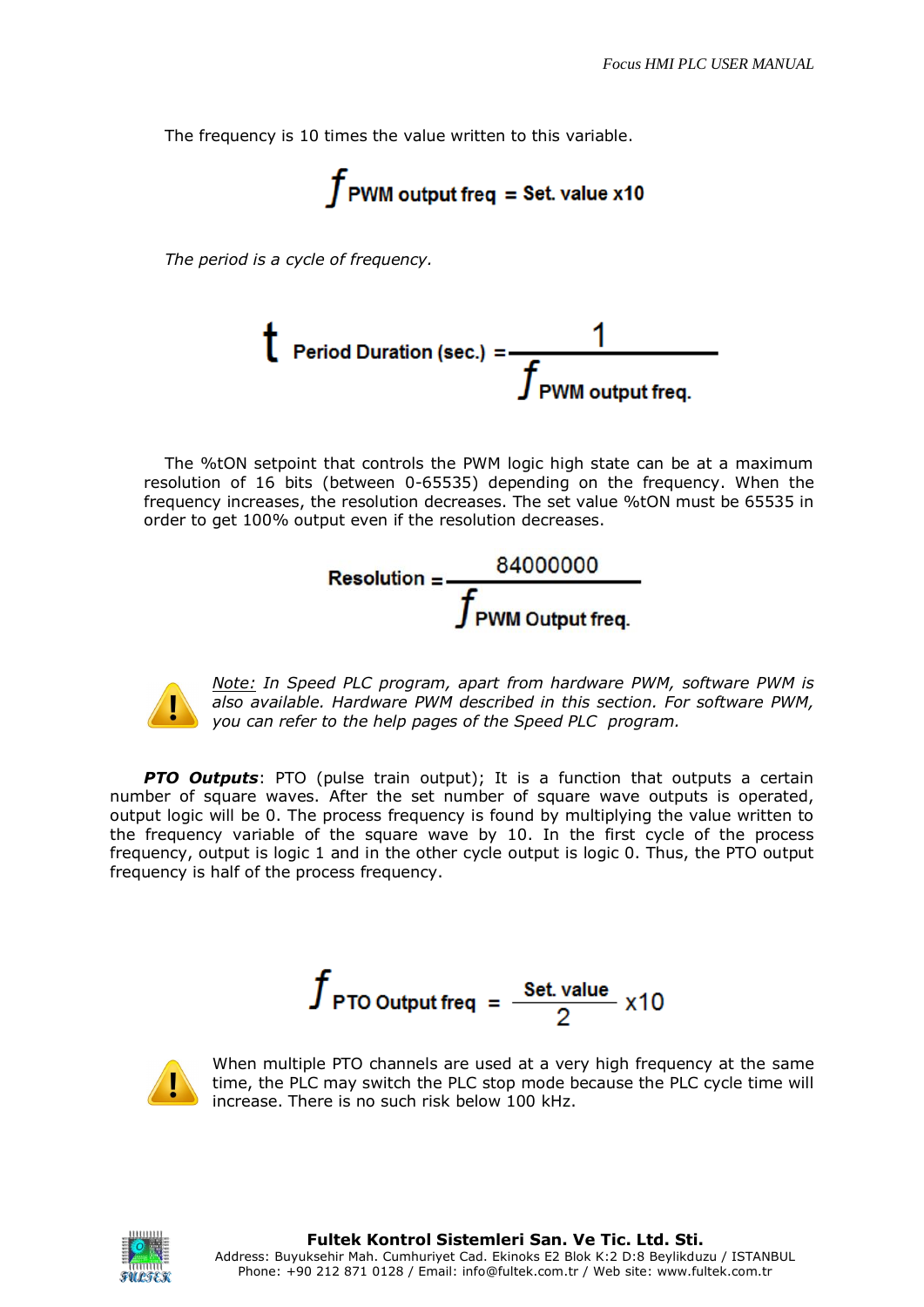*Analog Outputs:* There are two outputs, 0-10V from the AQ0 analog output channel and 0-20mA from the AQ1 analog output channel.

The analog output refreshing period is equal to the operation cycle of the PLC module. Maximum current of 20mA can be obtained from 0-10V output.







**Fultek Kontrol Sistemleri San. Ve Tic. Ltd. Sti.** Address: Buyuksehir Mah. Cumhuriyet Cad. Ekinoks E2 Blok K:2 D:8 Beylikduzu / ISTANBUL Phone: +90 212 871 0128 / Email: info@fultek.com.tr / Web site: www.fultek.com.tr